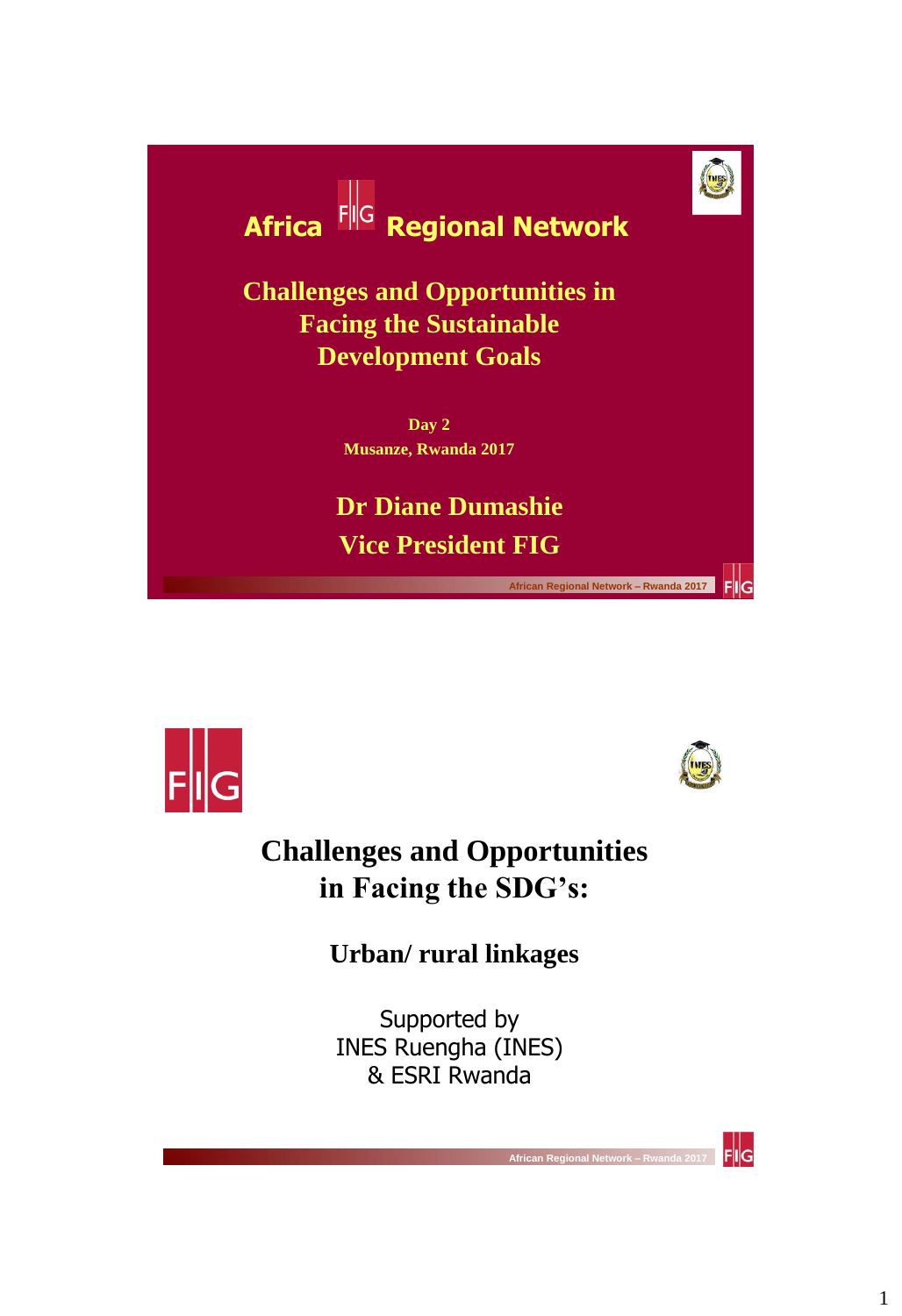

 $\frac{1}{\mathsf{F}}\|\mathsf{G}%$ 

## **Good morning**



 **African Regional Network – Rwanda 2017** 

### **House Keeping**



- Fire Alarms
- Start and finish times
- Beverages, Refreshments, and Lunch
- Mobile Phones
- Logistics
- •Workshop Dinner (Wednesday)

 **African Regional Nety** 

 $F$ <sub>I</sub> $G$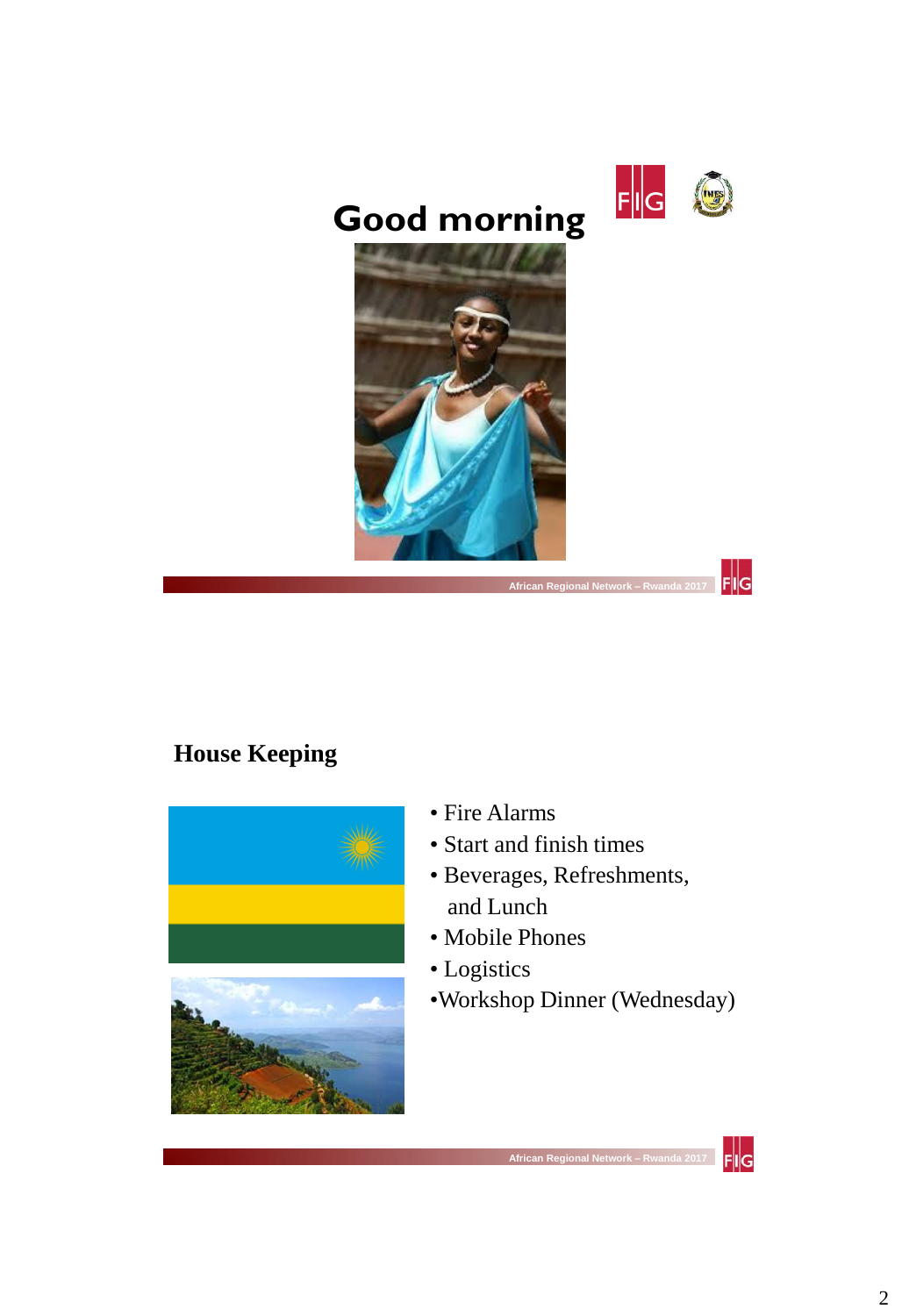### **ARN Focus 2017**

Recall our workshop Objective and focus

- **Focus:** provision of social and physical networked assets maintaining the linkage between urban and rural areas
- **Outline:** the LP's skill to enable and lead,
	- To highlight our professional technical skills and soft skills
	- To lead and promote the implementation of infrastructure projects
- **Workshop output**: *To develop an outline stakeholder engagement methodology that is capable of informing appropriate practices and disseminated by member associations*

### **For the benefit of society**

 **African Regional Network – Rwanda 2017** 



## **How**

*Our Professional role within the urban rural relationship in the context of networks and infrastructure*

- **Trends** knowing the force of urbanisation
- **Talent**  you and your professional leadership skill development
- **Technology** our professional work place and cutting edge ideas

 Demonstrated in the context of the interrelationships of urban/ rural linkages and infrastructure networks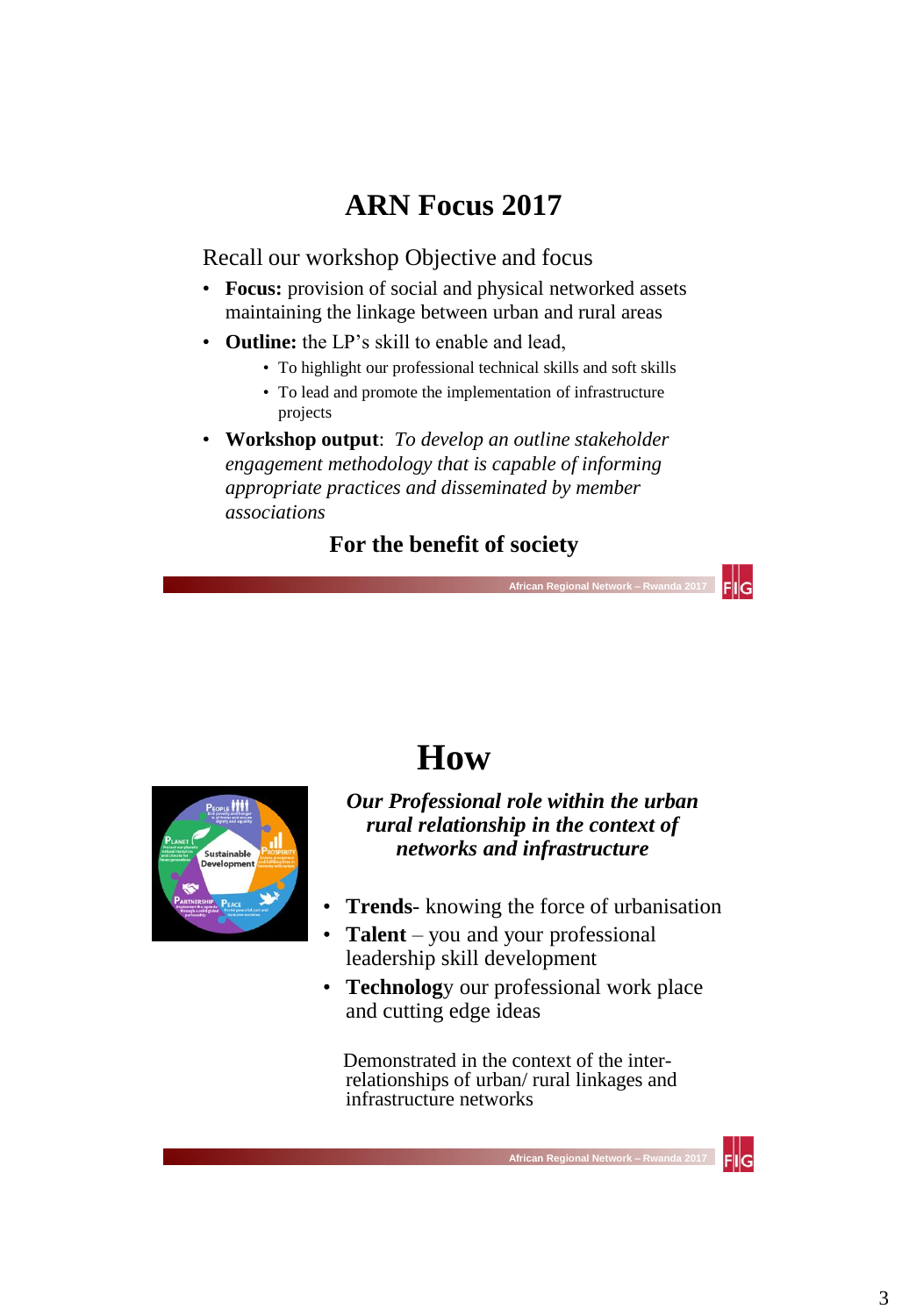### **What- We've Heard**

- **Power of urbanisation:** Urban & Rural relationship interlinked by SDG11
- **Places & People**: Infrastructure as a driver of growth (UNECA)
- **People & Professional Development:** Your leadership in soft and technical skills
- **Places & Power:** role of policy and implementation, leadership role from member associations in good land governance
- **Partnerships:** land Professionals making a difference

 **African Regional Network – Rwanda 2017** 

 $F||G$ 

### **What has it go to do with us?**

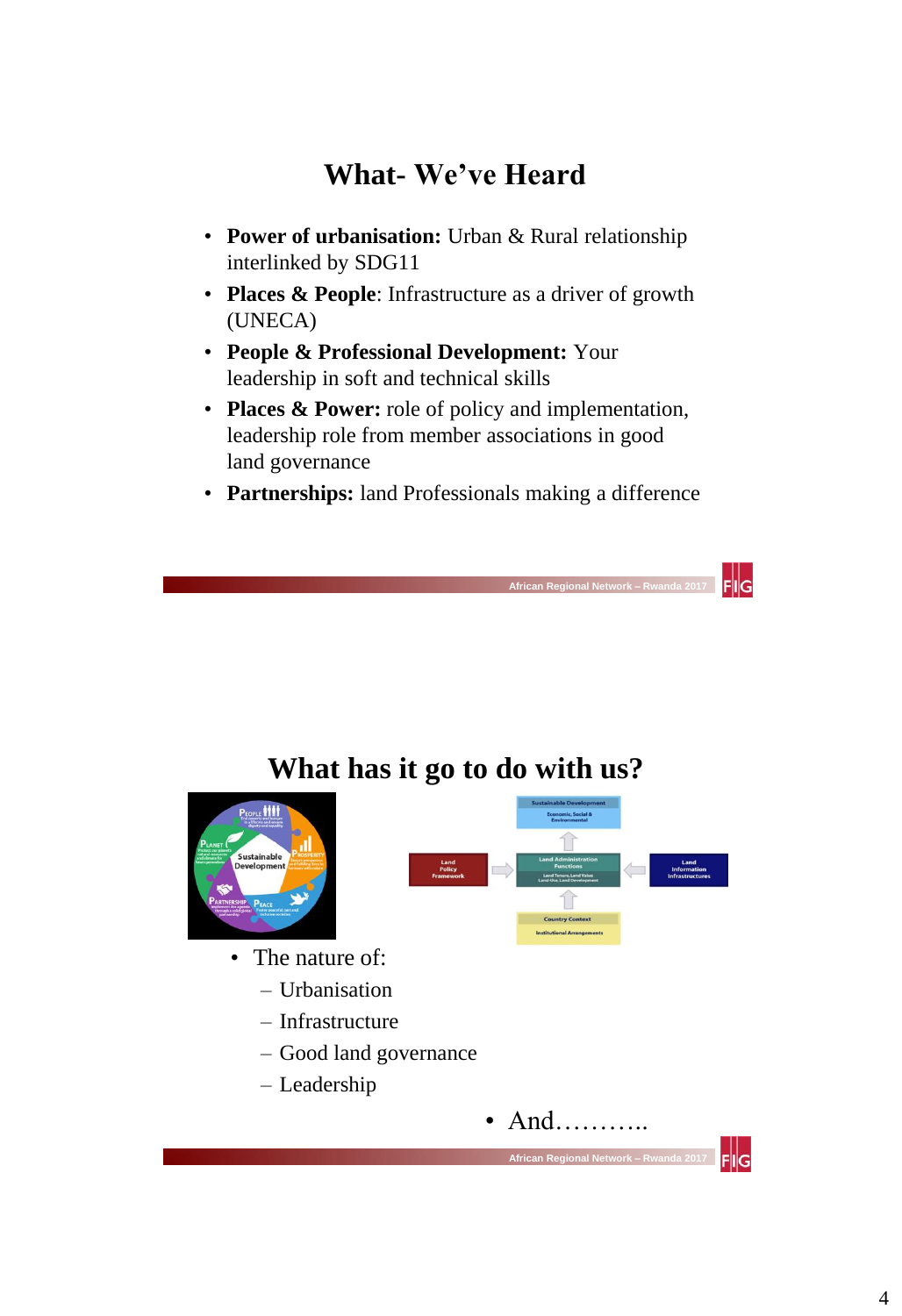### **What We are Doing**

### **You as Enablers and implementers:**

Our task is to explore leadership (encourage, expose and enthuse), recognising that government's need skills to deliver large scale infrastructure that networks rural to urban to rural

This means:

- **Wednesday**:
	- Trends: Setting the context for the Urbanisation SDG11
	- Talent How Position you and your profession
- **Thursday**:
	- Technology: ESRI Rwanda

## **What You will do today**



#### **You as Enablers and implementers:**

Our task is to:

• explore leadership (encourage, expose and enthuse),

 **African Regional Network – Rwanda 2017** 

 $F||G$ 

 $\mathsf{Fll}\mathsf{G}$ 

- recognising that government's need skills to deliver large scale infrastructure that will network and
- link rural to urban to rural:

*Talent & Technology*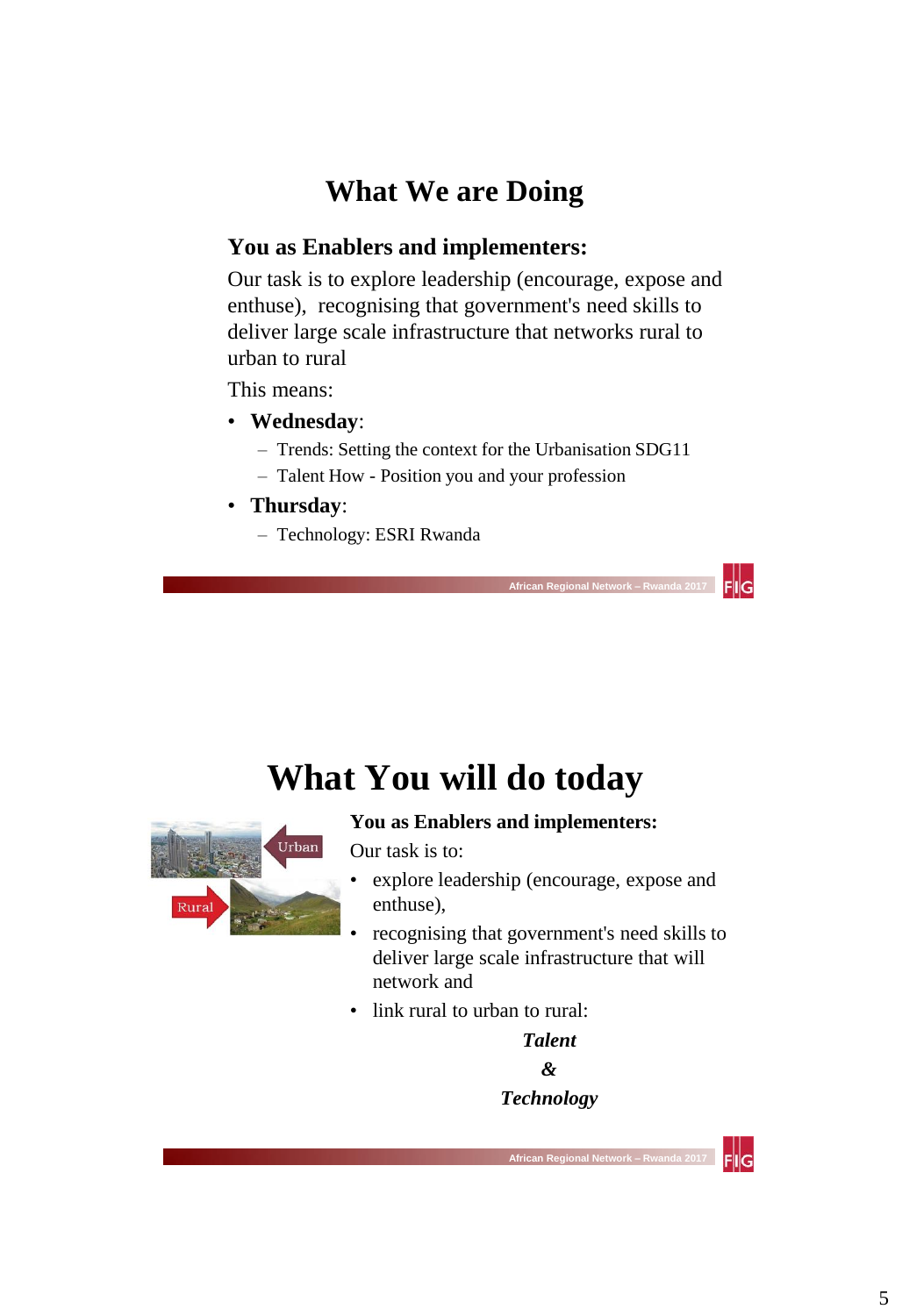



 **African Regional Network – Kigali 2017** 

 **African Regional Network – Rwanda 2017** 



## • **Kasper Kundert**

 $\boldsymbol{\Lambda}$ 

 $\frac{1}{2}$  FIIG

• Regional Director ESRI Rwanda

**Our Corporate Partner &**  ARN 2017 sponsor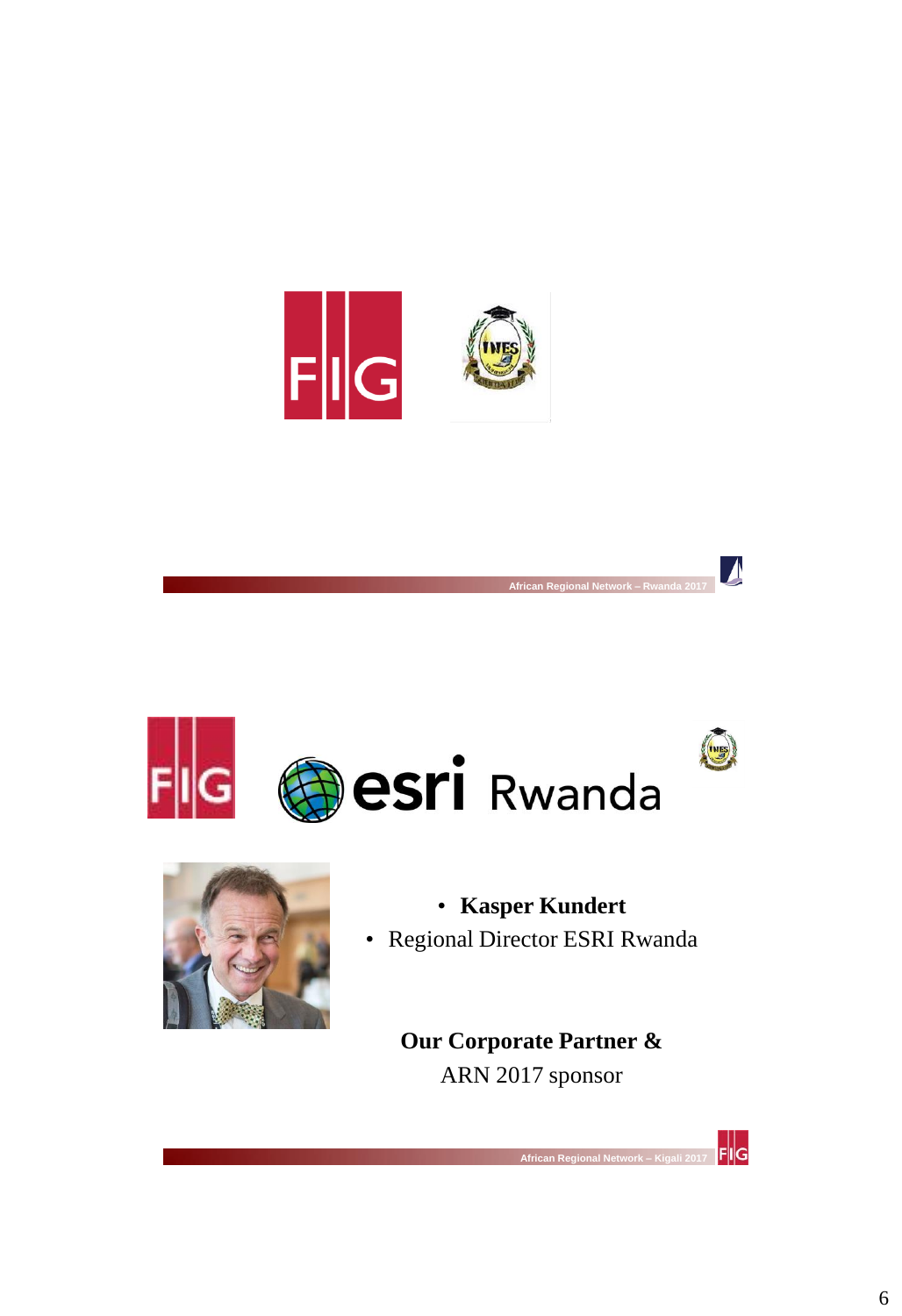



 **African Regional Network – Rwanda 2017** 

 **African Regional Network – Rwanda 2017** 

*Presentation in 30 mins*







 $\blacktriangleright$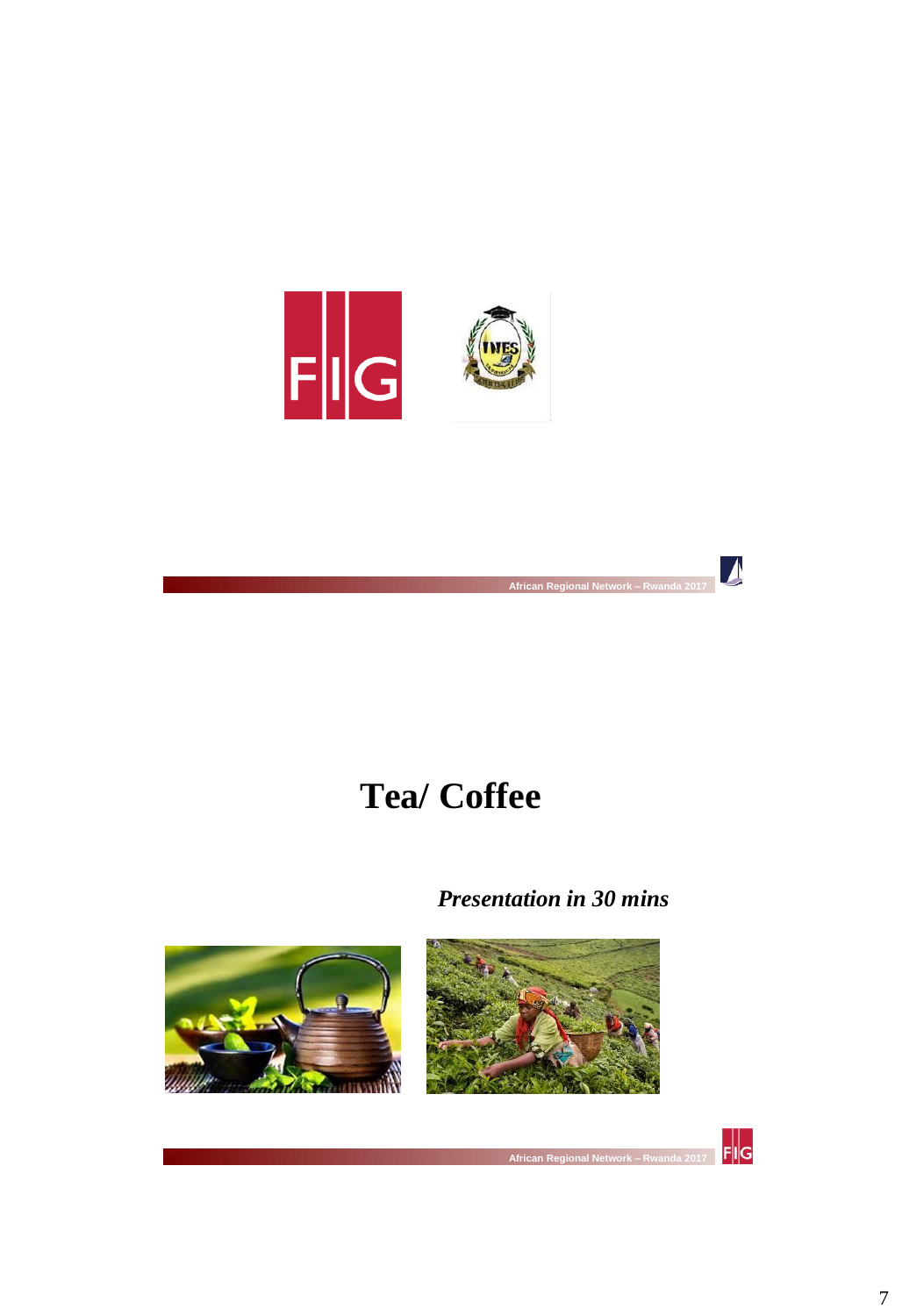

### **Final thoughts for You**

**Kasper Kundert (ESRI Rwanda)**

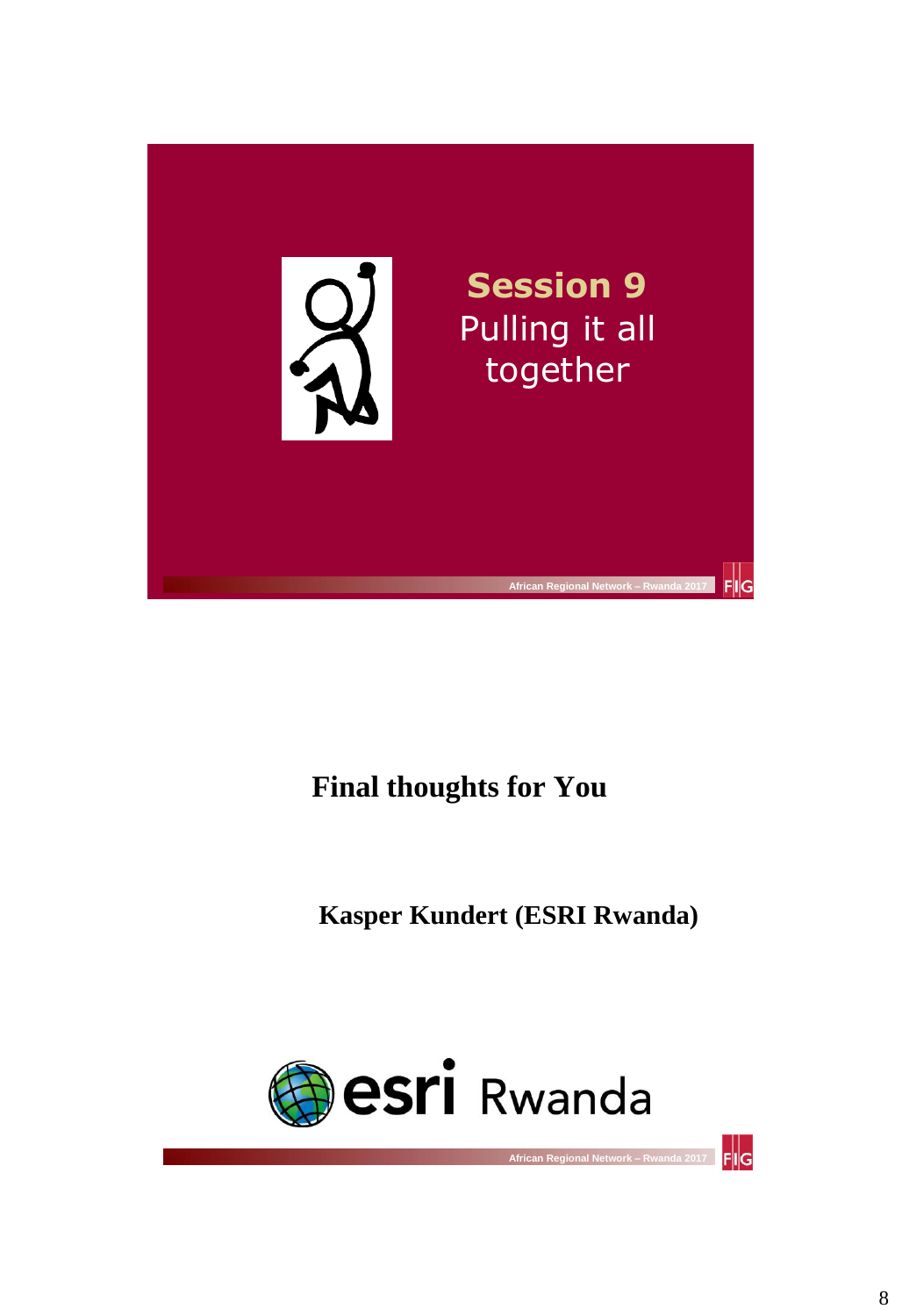### Final thoughts for You



#### *Our Professional role within the urban rural relationship in the context of networks and infrastructure*

- **Trends** knowing the force of urbanisation
- **Talent**  you and your professional leadership skill development
- **Technolog**y- our professional work place and cutting edge ideas



*A Purposeful Shift in how we engage with People in their places*

 $F||G$ 

 $F$ <sub>IlG</sub>



### **What we have discovered**

1. Developing leadership is a journey of continuous learning

 **African Regional Network – Rwanda 2017** 

- 2. No two people express leadership in the same way
- 3. Understanding People, places and power
- 4. Realities of data technology: NSDI, Open source, Portals……..
- 5. In todays context you can be an influential bridge between a range of stakeholders

 **African Regional Network – Rwanda 2017** 

### *It is you and your talent*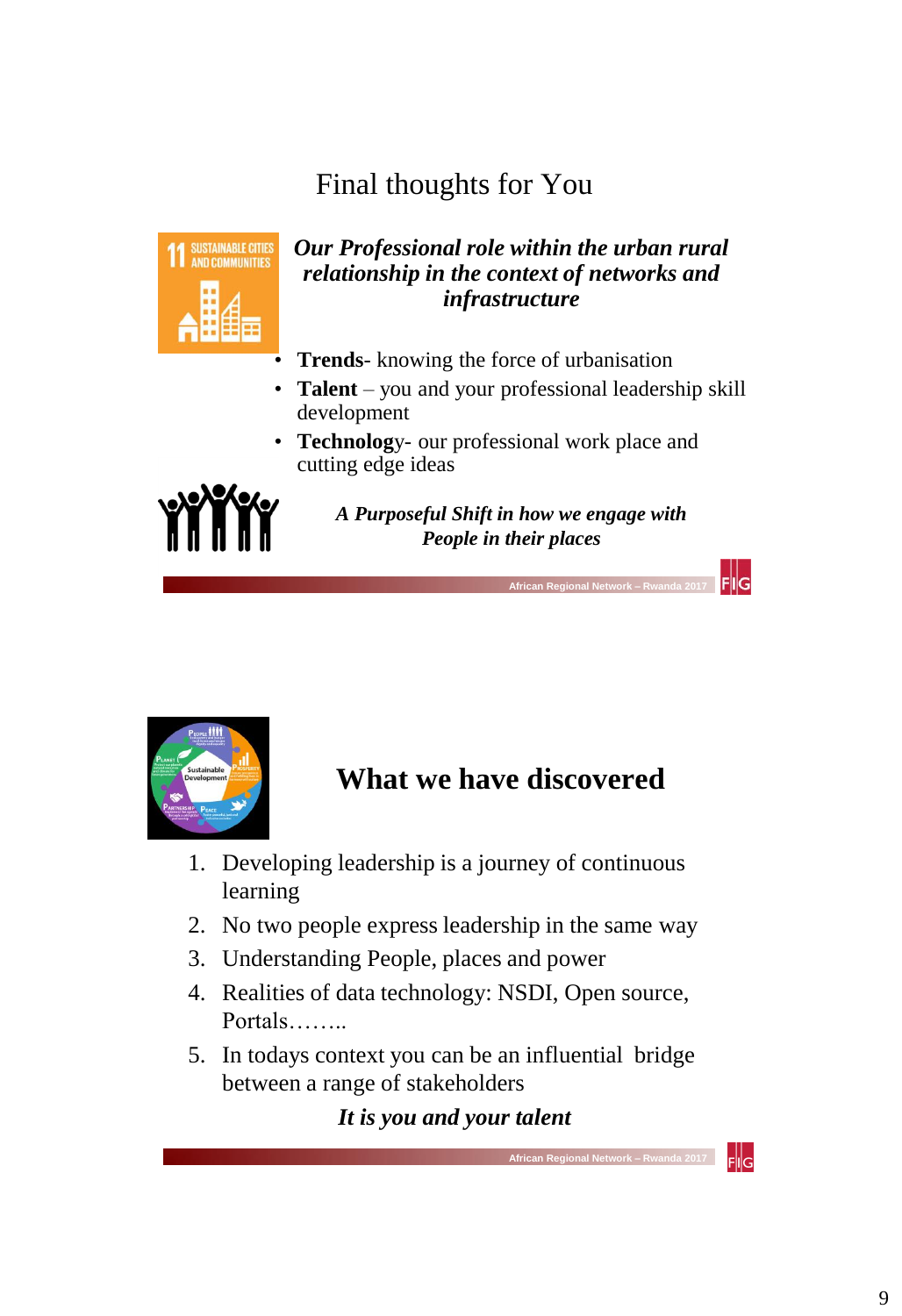

### **The Urban Agenda**

#### **SDG: Sustainable and holistic development:**

- **People:** Responsible government of tenure
- **Partnership:** Rapid urbanisation, managing land use
- **Peace:** Human rights and equality
- **Planet:** Climate change and natural disasters
- **Prosperity:** Economic livelihoods, land and property

 $\frac{1}{2}$  FIIG

*A Purposeful Shift in how we engage with People in their places – across all the SDGs*

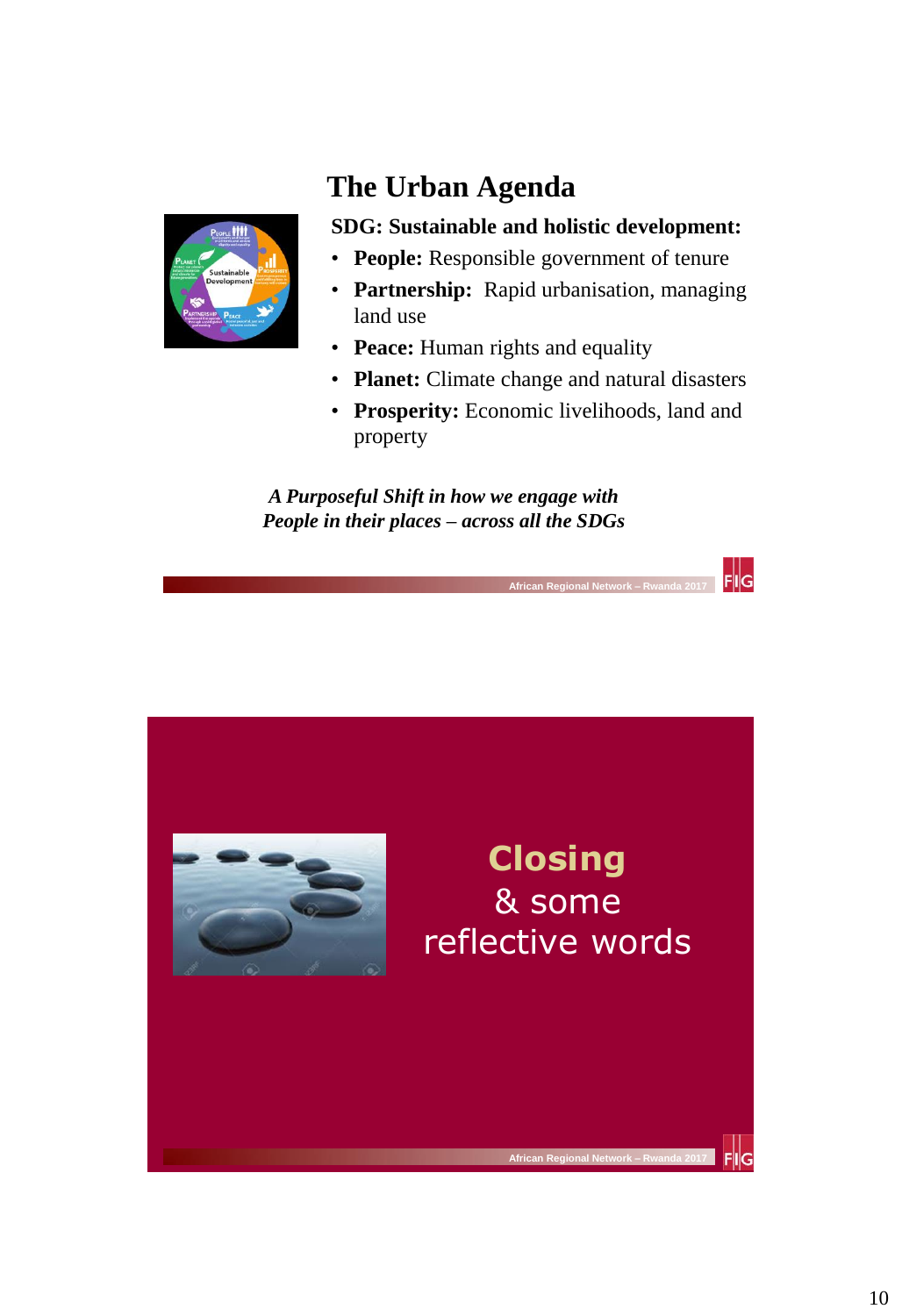### **Thank You for Your Engagement**



- **Aware** of the power of Urban & Rural relationship
- **Affects** our professional work place and your leadership in soft and technical skills
- **Accordingly,** measure the impact on society using the SDGs
- **Acknowledge** GIS provides the platform...it is all about data  $&$  sustaining it,

 $F||G$ 

 $F||G$ 





### **Next steps**

 **African Regional Network – Rwanda 2017** 

#### **Rwanda 2017 output: ideas on engagement**

- Pull together Your engagement strategies
- Group leads to DD tonight
- Material emailed to DD by end November,
- DD finalise end January
- Presented at FIG WW Istanbul, Turkey, May '18

#### **ARN…..Power of partnerships:**

- Current Term ends December 2018
- Potential for workshop Botswana 2018
- New look wef January 2019
- FAO / VGGTs Godwill Pepple, to join group (collation and presentation at FIG in Turkey)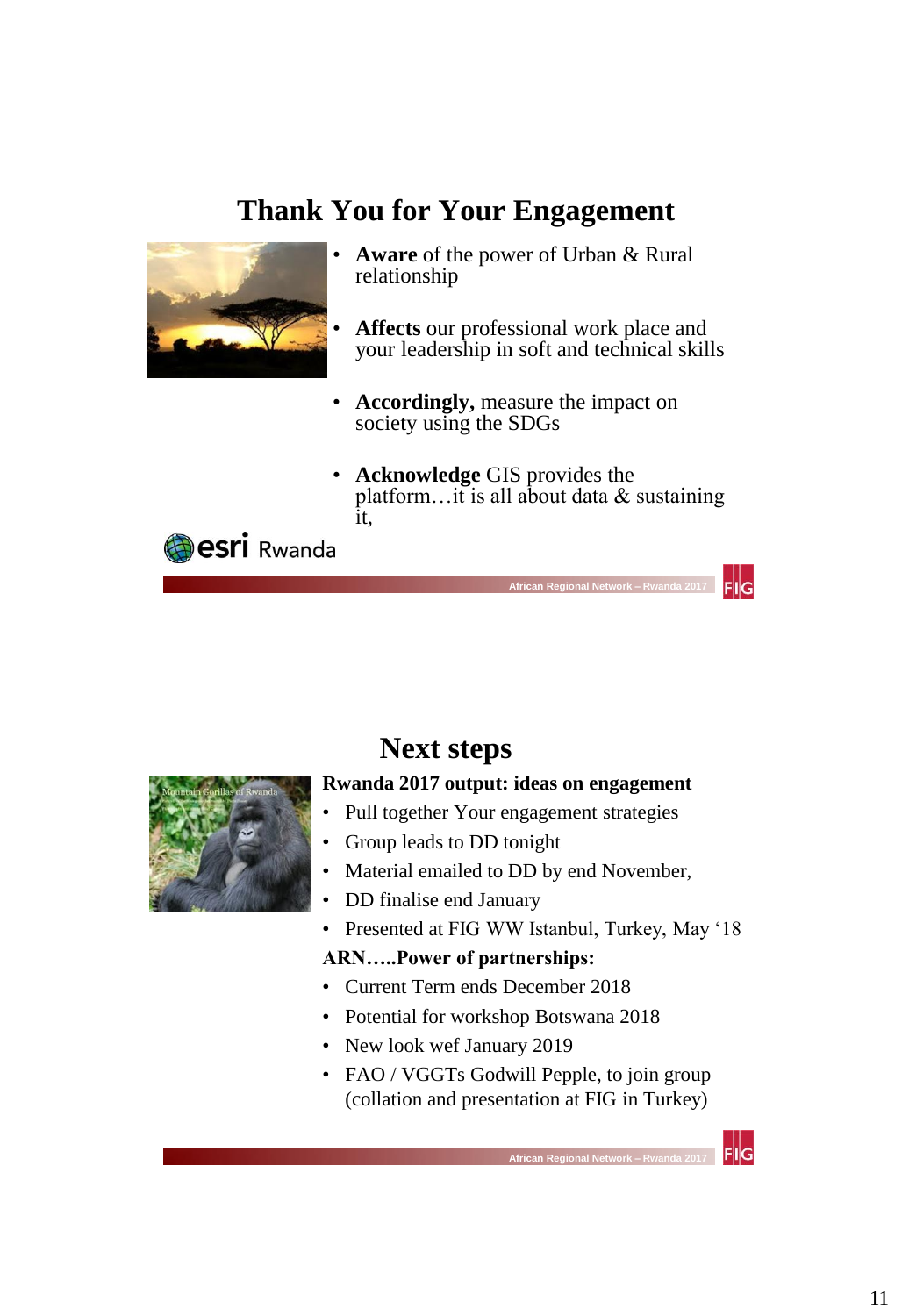# Murakoze

**ARN- Looking forward to remaining together!**





# **Certificates of Attendance**

 **African Regional Network – Rwanda 2017** 





**Dr. Diane Dumashie** Vice President FIG

**Father Dr. Fabien Hegenimama** Rector of INES

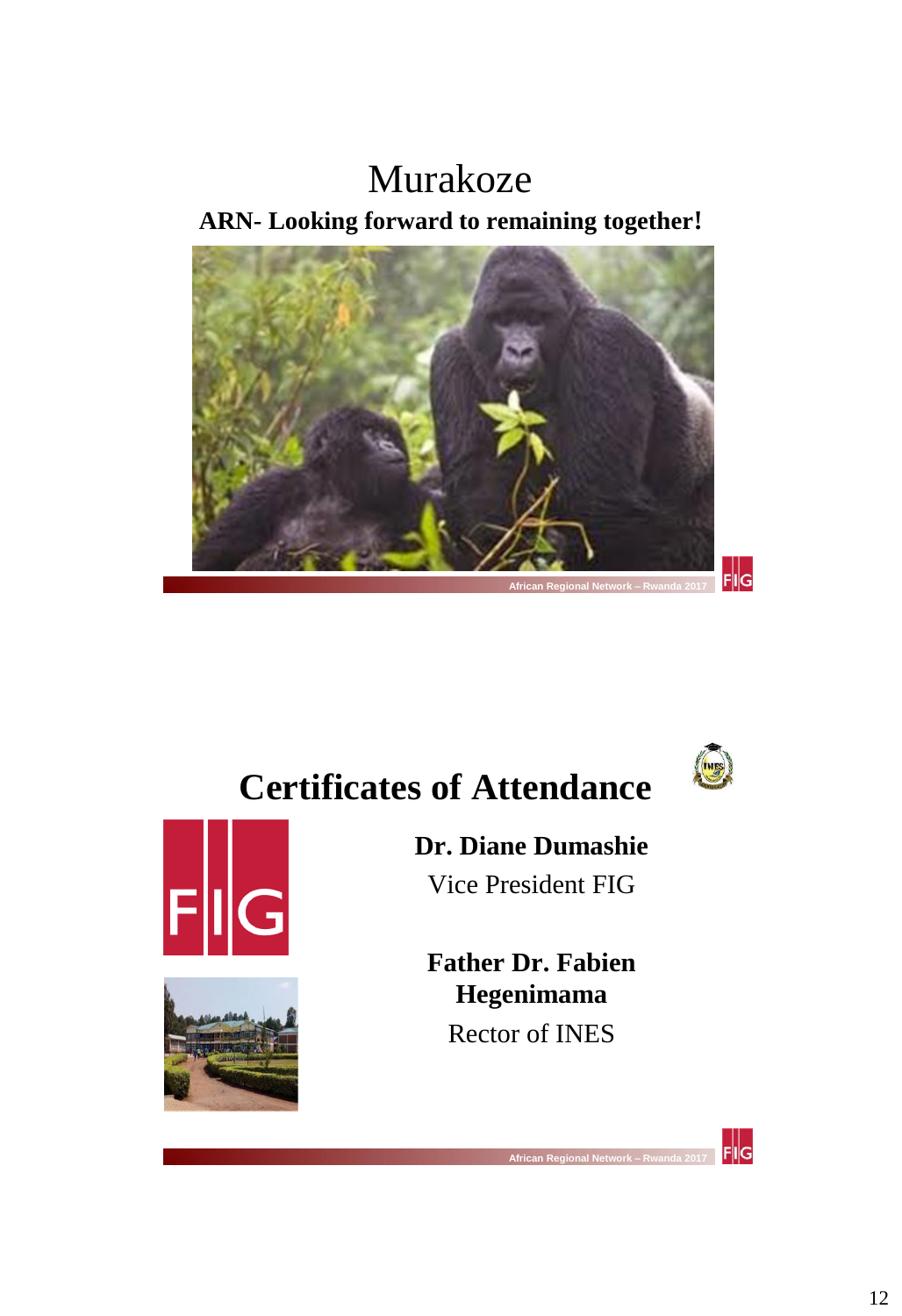

# **Final logistics**

 **African Regional Network – Rwanda 2017** 

- Registra meeting @ 15.00hrs
- Caves are fully booked!
- Supper Tonight your choice
- Bus departure on Friday At hotel entrance 08.45hrs

 $\frac{1}{2}$   $\frac{1}{2}$ 



### Closing